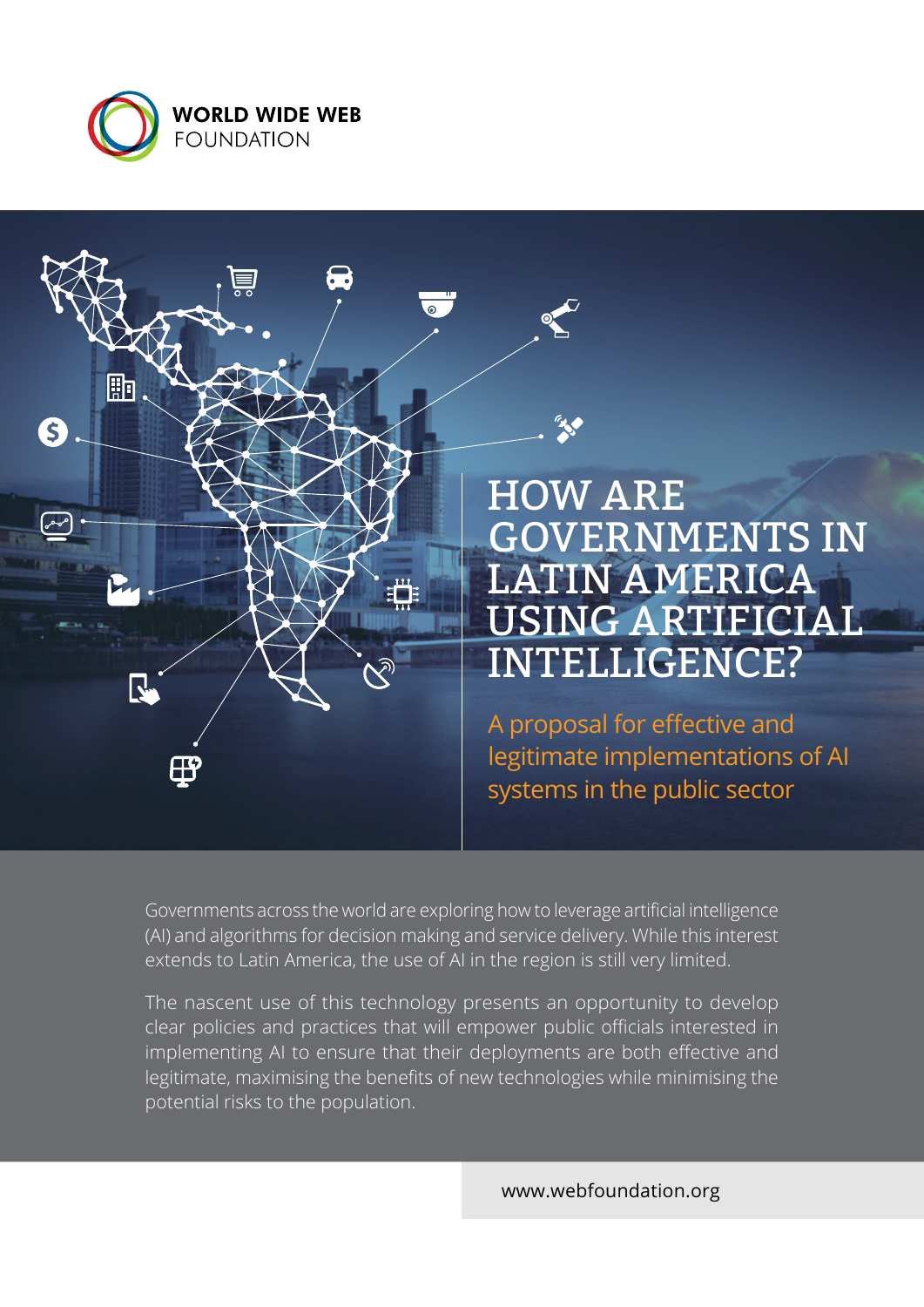# A look at Argentina & Uruguay

Based on four case studies from Argentina and Uruguay, two of which are presented below, we observe that although a specific official may have the power to implement an AI system, he or she does not manage or control all the components that will determine its impact. Thus, to understand the effectiveness and legitimacy of an AI system's implementation, collaboration across government units and with other stakeholders is needed.

## *Key questions public officials should answer for AI systems*

**Assuming the availability of the necessary tools, is it appropriate to rely on AI to improve public policy?**



### *We suggest that public officials consider four key areas to assess the effectiveness and legitimacy of an AI system's implementation:*

#### **1. The process of dataset creation, e.g.:**

- Who determines what data to collect?
- Who is included within the data?

### **2. The setup and design of AI tools, e.g.:**

- What variables were included?
- Do they trigger risk of undue discrimination?
- Are outputs explainable? To whom? How?
- How do the outputs compare to human prediction or other non-AI systems?
- **3. The administrative protocols that surround the tool's output, e.g.:**
- Does the tool inform human decisions, or execute policies directly?

### **4. Interaction with broader social and legal norms target populations are subject to, e.g.:**

- Are there mechanisms of appeal for citizens who are impacted by decisions made by AI tools?
- What other safety-nets are available to those who are denied a service?
- How will the community treat a person who the AI classified in a certain way?

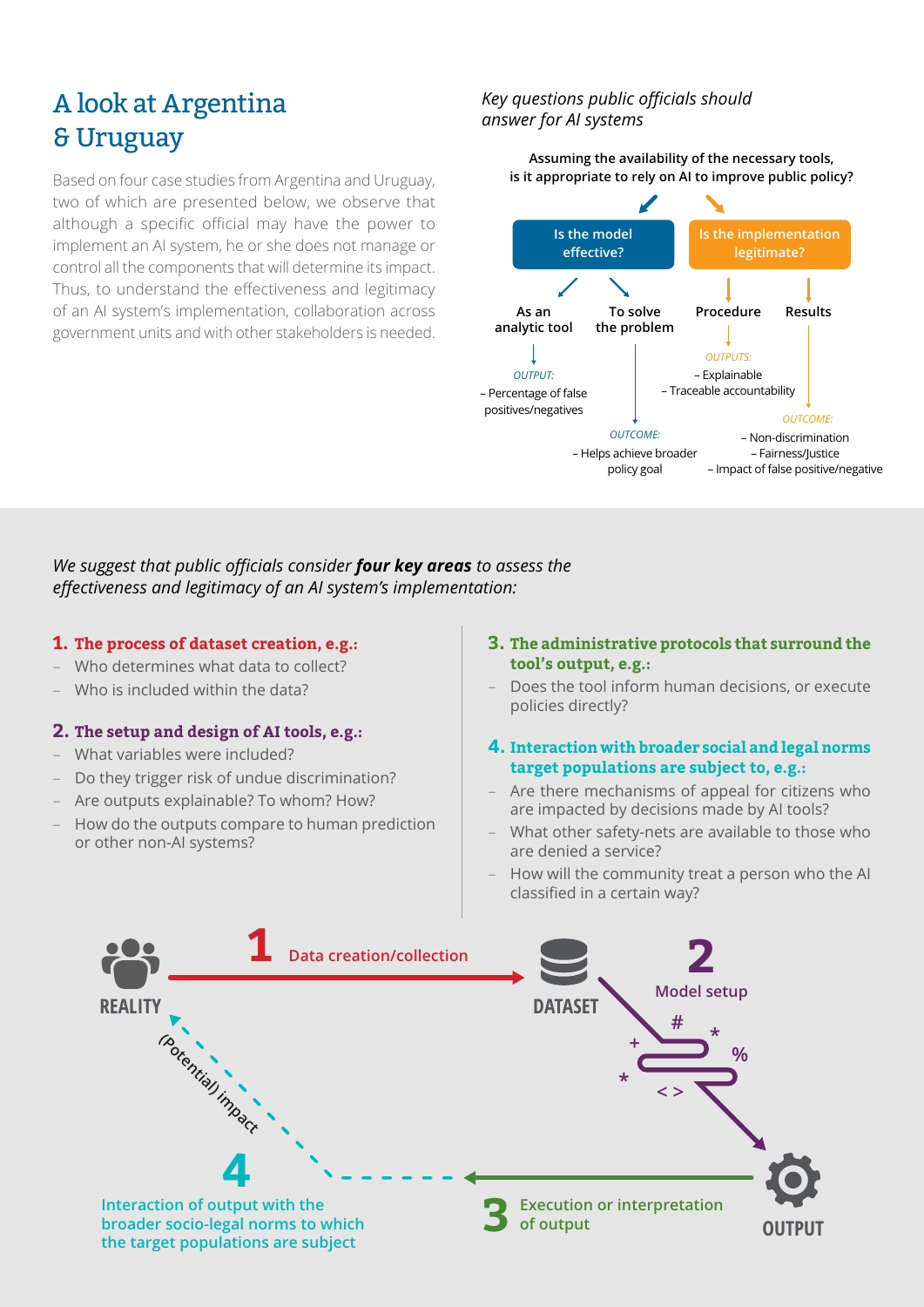# Applying the framework: *A SNAPSHOT OF TWO CASE STUDIES*



#### **Objective:**

#### **PREDICT ADOLESCENT PREGNANCY**

**Responsible unit:** Ministry of Early Childhood, Salta, Argentina

**Development:** Private (Microsoft) / State

**Source of data:** Surveys of the Ministry of Early Childhood

**Public availability of data:** No

**Selection of variables:** Up to 78 variables (depending on age and sex)

**Variables capable of triggering undue discrimination:** Yes (nationality)

**Model intelligibility:** Black box

**Output:** Assigns a probability of pregnancy to each sampled woman (15-19) years olds), and identifies the subset with highest probability.

**Reported error rate:** 15% false positives

**Executes or assist decisions:** Assists

**Consequence:** Ministry coordinates actions with other Ministries

**Impact (reported):** Model identified 250 adolescent women with a +70% probability of pregnancy. Impact of subsequent interventions unknown.

### **SUMMARY OF FINDINGS**

**Effectiveness of the model:** The reported accuracy is high, but independent specialists have questioned the methodology. More openness is necessary to resolve these questions and ensure public trust.

**Effectiveness of implementation:** The Ministry has not consolidated information about the impact, nor does it have a publicly facing protocol regarding the actions that are taken when a pregnancy is detected.

**Legitimacy (process):** The software informs the system operator of the key variables driving the percentages presented as output (potential for explainability). Yet the databases are closed, and the design of the model is not available for public scrutiny, thus limiting traceability and effectiveness of independent audits.

**Legitimacy (results):** No public document consolidates information on the impact of these tools, making judgements on fairness difficult. Local gender specialists have argued it violates the privacy of minors while failing to acknowledge the underlying structural inequality that limit women's ability to exercise their sexual and reproductive rights effectively.



**Objective:**

### **PREDICT WHERE A CRIME WILL OCCUR**

**Responsible unit:** Ministry of the Interior of Uruguay **Development:** Private (PredPol) **Source of data: Ministry of the Interior Public availability of data:** No **Selection of variables:** Type of crime, location, date and time **Variables capable of triggering undue discrimination:** Indirectly (location) **Model intelligibility:** Black Box **Output:** Creates 150m<sup>2</sup> sections on a map signalling areas with high probabilities

of crime to occur within a given time period.

**Reported error ratio:** Unknown

**Executes or assist decisions:** Assists

**Consequence:** Deployment of officers to the area

**Impact (reported):** Crime was not reduced in absolute terms. There were [small] reductions in areas where it was implemented.

### **SUMMARY OF FINDINGS:**

**Effectiveness of the model:** There is no available information about PredPol's predictive accuracy. Its replacement by an in-house developed tool suggests it was lower than expected.

**Effectiveness of implementation:** A reduction of crimes was detected, but only in areas in which it was deployed, not overall. Some argue these tools only displace crime scenes rather than reduce crime rates.

**Legitimacy (process):** Data is not public, and proprietary nature of software suggests not even the Ministry had access to the black box within which PredPol operated, making the outputs inexplicable.

**Legitimacy (results):** Local and international organisations have argued that tools like PredPol tend to replicate the biases of the databases used for their training, and are relied on to legitimise unfair and discriminatory practices.